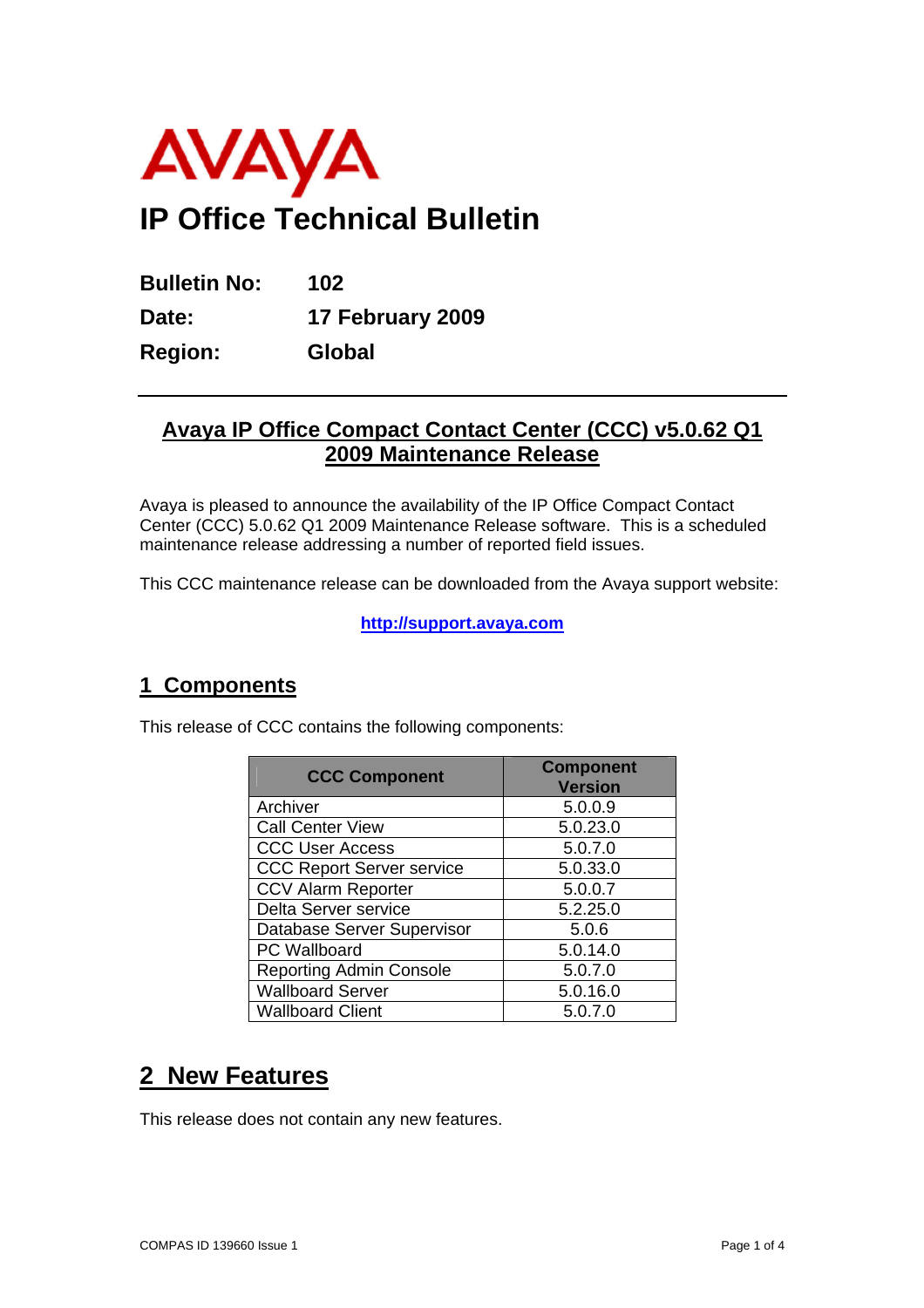### **3 Resolved Issues**

In the tables below, the Clearquest (CQ) number refers to the internal bug tracking database used by Avaya IOC; when a customer field issue has been confirmed to be a product or documentation issue, it is logged in this system, and the CQ number used internally within Avaya for tracking the resolution of this issue. There may be several customer field cases raised against a single CQ issue.

#### **3.1 Resolved Field Issues in IP Office CCC 5.0.62 software**

| <b>CQ Number</b> | <b>Description of Issue</b>                                                                    |  |  |  |
|------------------|------------------------------------------------------------------------------------------------|--|--|--|
| CQ58462          | The "New I/C Presented" variable doesn't increment if you end a call after the queue messages. |  |  |  |
| CQ63882          | Delta Server - 2 x CCC Report Viewer licenses are shown in License info                        |  |  |  |
| CQ66995          | Incorrect agent states agent logs off during system wrap-up timer and then logs on again.      |  |  |  |
| CQ67292          | Cannot change SMDR COM PORT                                                                    |  |  |  |
| CO68121          | CCC - Force Agent Status should not operate when logged on with access level of Supervisor.    |  |  |  |
| CQ68164          | CCC - French characters é, e^ and c are not displayed correctly on 2 reports                   |  |  |  |

## **4 Upgrade instructions**

If upgrading from a previous release of CCC to version 5.0 please refer to the "Upgrade Procedure" section of the Compact Contact Center (CCC) Installation manual (40DH0002USBG)

#### **4.1 Upgrade Installation Notes**

#### **Backup the CCC user data files**

To upgrade from an earlier CCC v5.0 release, as a precaution, it will be necessary to first backup the data files such as the Archiver database, CCV profiles, Wallboard Server files and Preset Reports.

Navigate to **C:\Program Files\Avaya\CCC\CallCentreView** and copy the **Operator**  folder to a location that you have created as a backup.

Navigate to **C:\Program Files\Avaya\CCC\WBServer** and copy the following files to your backup folder:

- Aggregatevars.mdb
- Devices.mdb
- Wallbrd.mdb
- Sdxwb.ini

If you are using PC Wallboards then also backup the **Users** folder in the WBServer directory.

Explore to **C:\Program Files\Avaya\CCC\Reporting\PresetReports** and copy the report (.rpt) files to your backup folder.

For instructions on how to backup the Archiver database, please follow the procedure documented on page 53 of the CCC v5.0 Installation manual.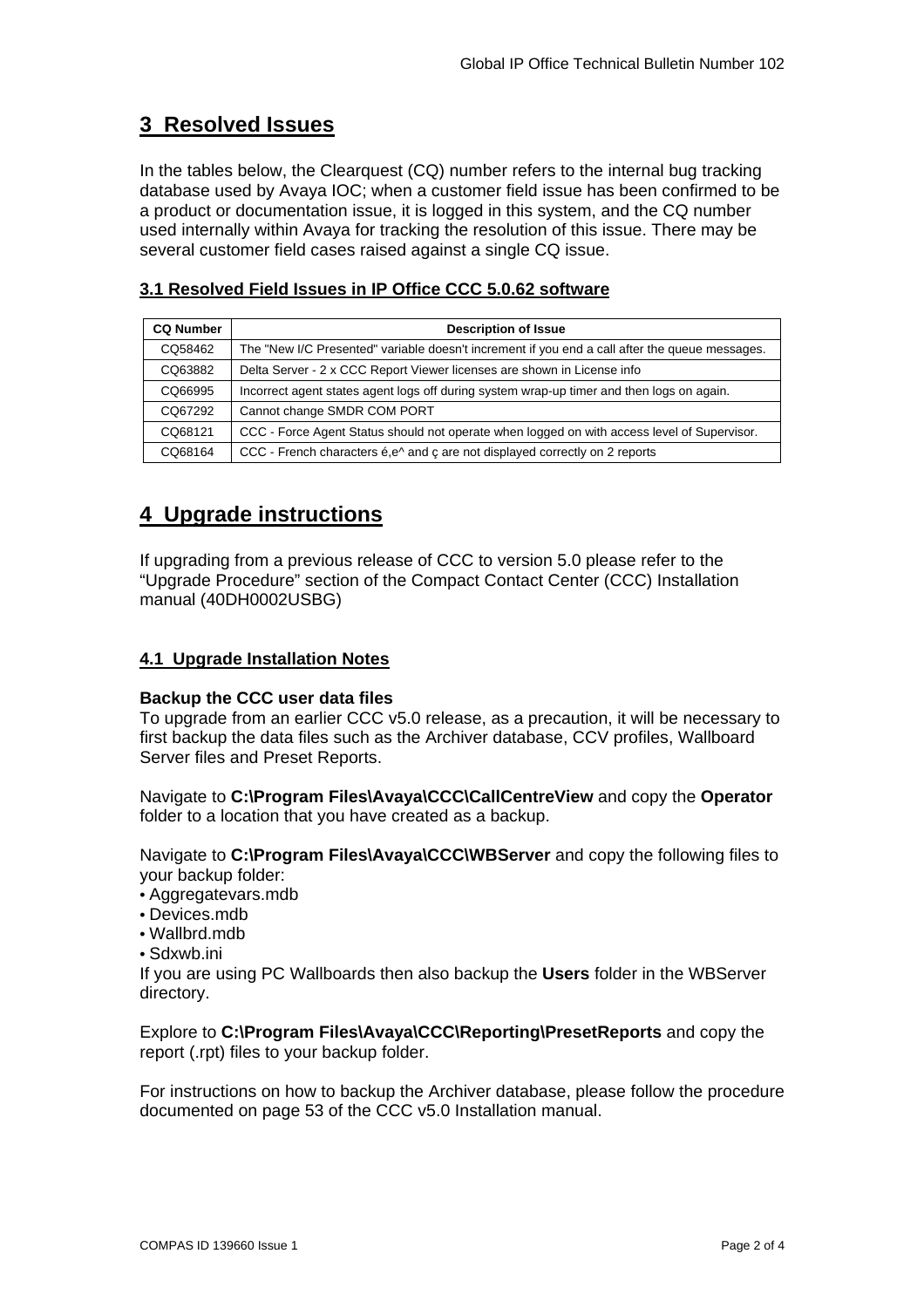#### **4.2 Upgrade to CCC 5.0.62**

Once the relevant files have been backed up it is now possible to upgrade using the 'Repair' option on the CCC 5.0.62 installation CD. This option will update all the installed components whilst retaining all user defined settings, profiles and predefined reports.

Insert the CCC 5.0.62 CD and run the Setup program to start the server upgrade.

- 1. At the Welcome screen select the 'Repair' option and then click Next.
- 2. The installer will detect the previously installed components and automatically select them, click Next to continue.
- 3. Select the appropriate CCC Reports paper size for your region, click Next to continue.
- 4. The following screen will ask you to select the named instance of SQL or MSDE installed on the server PC:

| InstallShield Wizard |                                                                      | $\vert x \vert$ |
|----------------------|----------------------------------------------------------------------|-----------------|
| <b>Setup Status</b>  |                                                                      |                 |
|                      | Compact Contact Center Setup is performing the requested operations. |                 |
|                      | <b>Archiver Setup</b>                                                |                 |
|                      | Select Server Name:                                                  |                 |
|                      |                                                                      | QK              |
|                      | 71%                                                                  |                 |
|                      |                                                                      |                 |
|                      |                                                                      |                 |
|                      |                                                                      |                 |
|                      |                                                                      |                 |
| InstallShield        |                                                                      |                 |
|                      |                                                                      | Cancel          |
|                      |                                                                      |                 |

Choose the installed instance of MSDE or SQL server and click OK:

| <b>Archiver Setup</b> |  |
|-----------------------|--|
| Select Server Name:   |  |
| <b>SQLSERVER</b>      |  |

5. When prompted to upgrade the database, click "**NO"** to keep your existing historical call data. This will save you time having to restore your Archiver database backup later.